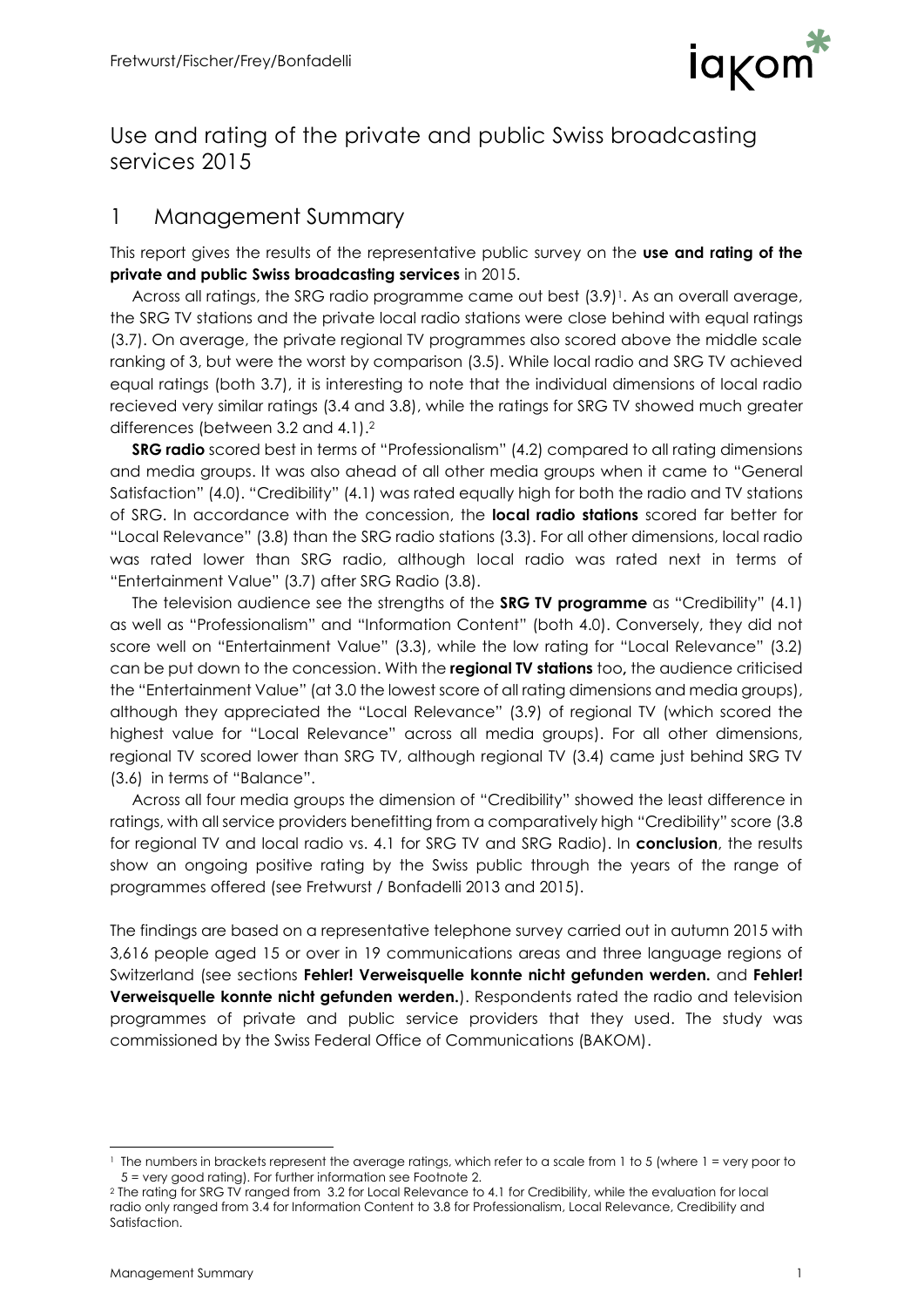

## 1.1 Graphic overview 2015

[0](#page-1-0) shows the ratings by service provider and Chart 2 by dimension. In Chart 3 and 4 the most relevant results are shown by language region. In each case the figure given is the average value of the answers on the scale of 1-5, where 1 is a very poor and 5 a very good score.<sup>3</sup>

<span id="page-1-0"></span>



Data: IaKom 2015, N: 1,611 – 3,197. Scale: very poor rating (1) to very good rating (5)

l <sup>3</sup> At the beginning the interviewees were told that "1 always represents a very bad rating and 5 a very good rating". Within the individual dimensions, various scales were used: for example, for Professionalism from not at all professional (1) to very professional (5), for Local Relevance from no relevance at all (1) to very high relevance or for General Satisfaction from not all all satisfied (1) to very satisfied (5).